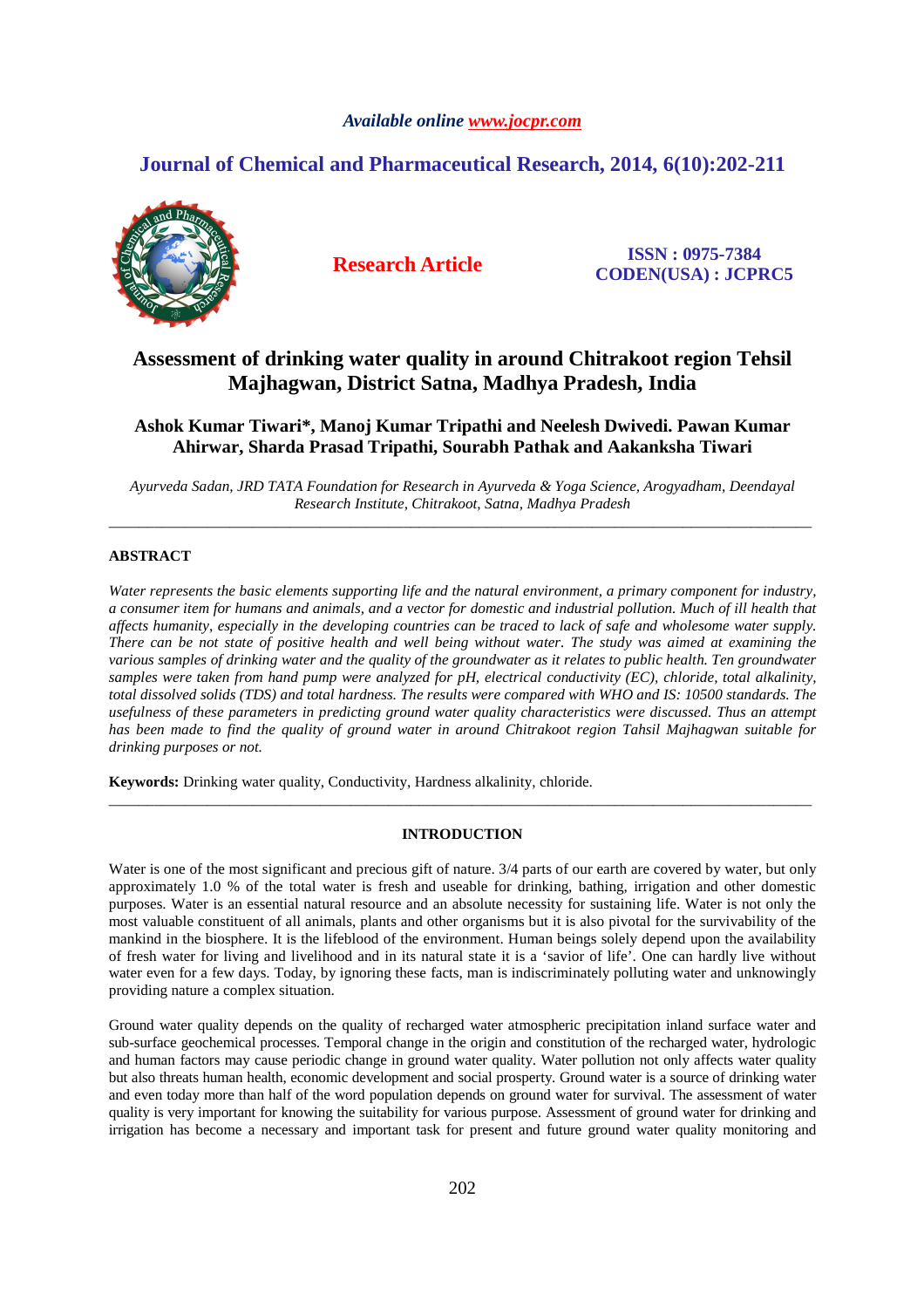evaluation for domestic and agricultural activities around the world. Water is prime need for human survival ad industrial development. For many rural and small communities ground water is the only source of drinking water [1-2]. Studied the ground water quality in down town Srinagar, Kashmir and reported that the temperature of tube well waters ranged from  $17^{\circ}$ C to  $21.4^{\circ}$ C [3].

*\_\_\_\_\_\_\_\_\_\_\_\_\_\_\_\_\_\_\_\_\_\_\_\_\_\_\_\_\_\_\_\_\_\_\_\_\_\_\_\_\_\_\_\_\_\_\_\_\_\_\_\_\_\_\_\_\_\_\_\_\_\_\_\_\_\_\_\_\_\_\_\_\_\_\_\_\_\_*

A lot of work on drinking water quality and ground water quality of different parts of India has been carried out by various workers viz. [4 -7].

## **EXPERIMENTAL SECTION**

#### **Study area**

Chitrakoot (the 'Hill many wonders') is indeed a gift of nature and the gods and located on the bank of river Mandakini and falls in the northern Vindhyan range of mountains spread over the Uttar Pradesh and Madhya Pradesh. The Chitrakoot region is included in the district Chitrakoot of Uttar Pradesh and the district Satna of Madhya Pradesh. Chitrakoot Parvat Mala included Kamad Giri, Hanuman Dhara, Lakshman Pahari and Devangana are famous religious mountains[8-9]..

It is town of religious, cultural, historical and archeological importance, situated in Bundelkhanda region and sounding on north, northwest and northeast by Karwi (Chitrakoot) district of Uttar Pradesh and west by Panna District of Madhya Pradesh. It is lies between  $80^{\circ}$  52' to  $80^{\circ}$  73' N latitude and  $25^{\circ}$  10' to  $25^{\circ}$  52' E longitude, covering an area of 1584 sq km. The general topography is hilly, precipitation and undulating cut off by numerous reveres and rivulets. Mandakini, Chakara and Jhuri rivers drain the region. The Mandakini (a offshoots of the Ganga) is Holy river that is also know as Paisuni river in Chitrakoot region. [10-11].

### **Sampling stations**

Twenty sampling stations were selected for the study which were Khodari, Degarahat, Tedhi, Patwaniya, Amaha, Puranakher, Paldev, Jugulpur, Bansipur, Naubasta, Paushalha, Sejwar, Bhagda, Lalapur, Raghauvan, Naiduniya, Chhaihan, Chouvepur, Rajoula and Pathara. Details of the sample stations are given in table 1.

| S.N. | Name of Sampling Stations/village | Sources          |
|------|-----------------------------------|------------------|
| 1.   | Khodari                           | <b>Hand Pump</b> |
| 2.   | Degarahat                         | <b>Hand Pump</b> |
| 3.   | Tedhi                             | <b>Hand Pump</b> |
| 4.   | Patwaniya                         | Hand Pump        |
| 5.   | Amaha                             | <b>Hand Pump</b> |
| 6.   | Puranakher                        | <b>Hand Pump</b> |
| 7.   | Paldev                            | <b>Hand Pump</b> |
| 8.   | Jugulpur                          | <b>Hand Pump</b> |
| 9.   | Bansipur                          | <b>Hand Pump</b> |
| 10.  | Naubasta                          | <b>Hand Pump</b> |
| 11.  | Paushalha                         | <b>Hand Pump</b> |
| 12.  | Sejwar                            | Hand Pump        |
| 13.  | Bhagda                            | <b>Hand Pump</b> |
| 14.  | Lalapur                           | <b>Hand Pump</b> |
| 15.  | Raghauvan                         | <b>Hand Pump</b> |
| 16.  | Naiduniya                         | <b>Hand Pump</b> |
| 17.  | Chhaihan                          | <b>Hand Pump</b> |
| 18.  | Chouvepur                         | <b>Hand Pump</b> |
| 19.  | Rajoula                           | <b>Hand Pump</b> |
| 20.  | Pathara                           | <b>Hand Pump</b> |

#### **Table 1 Details of sampling stations**

#### **Sample collection**

Water samples from the selected sites were collected in pre-cleaned blue or black coloured carbuoys of 2 liter capacity with necessary precautions during January 2014-June 2014. The samples after collection were immediately placed in dark boxes and processed within 6 hours of collection.

All the analysis was done according to APHA [12], NEERI [13] and Saxena [14].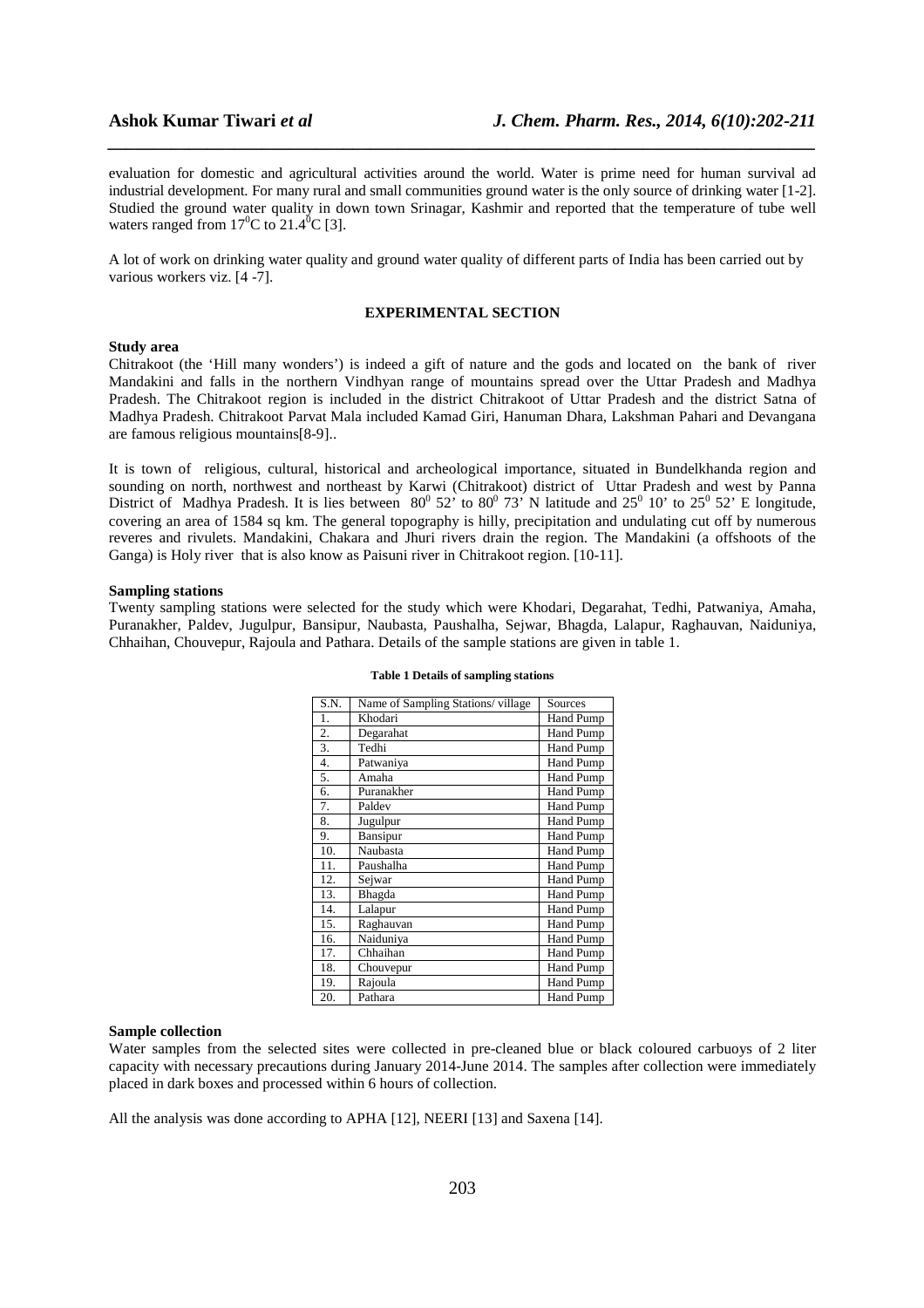### **RESULTS AND DISCUSSION**

*\_\_\_\_\_\_\_\_\_\_\_\_\_\_\_\_\_\_\_\_\_\_\_\_\_\_\_\_\_\_\_\_\_\_\_\_\_\_\_\_\_\_\_\_\_\_\_\_\_\_\_\_\_\_\_\_\_\_\_\_\_\_\_\_\_\_\_\_\_\_\_\_\_\_\_\_\_\_*

The present investigation deals with the assisment of drinking wter quality of 20 different hand pumps in Chitrakoot region Tahsil Majhagwan, District Satna, Madhya Pradesh, India. Experimental results of the samples analyzed in all the ten different locations covering from January 2014-June 2014 were tabulated parameter wise, location wise. The parameters are discussed below.

The results of the physical analysis of the groundwater of the area show a wide variation in different individual parameters (Table 2). All the water samples were colourless. The colourless may be due to the presence of dissolved or colloidally dispersed organic maters. All the water samples were odourless. The temperature of the samples was found between 26.0<sup>o</sup>C - 32 <sup>o</sup>C. The turbidity of the water samples were found between 2.0 - 10.0 NTU. The turbidity may be due to clay slit, organic matter and micro organism.

The total dissolved solids (TDS) in the present study ranged from 312.0 mg/l to as high as 733.0 mg/l specification of BIS [15] and WHO [16] for TDS in drinking water standards are 500 mg/lit as permissible limit and 1000 mg/lit as excessive limit. The water in many sites studied in the present work was far higher than the desirable limits and in some sites it exceeded the excessive limit also. High content of TDS in drinking water can change the taste of water [17-18]. The variation of TDS values are shown in Table 2 and Fig.1.



**Fig. 1 Total dissolves solid concentration in different sampling stations**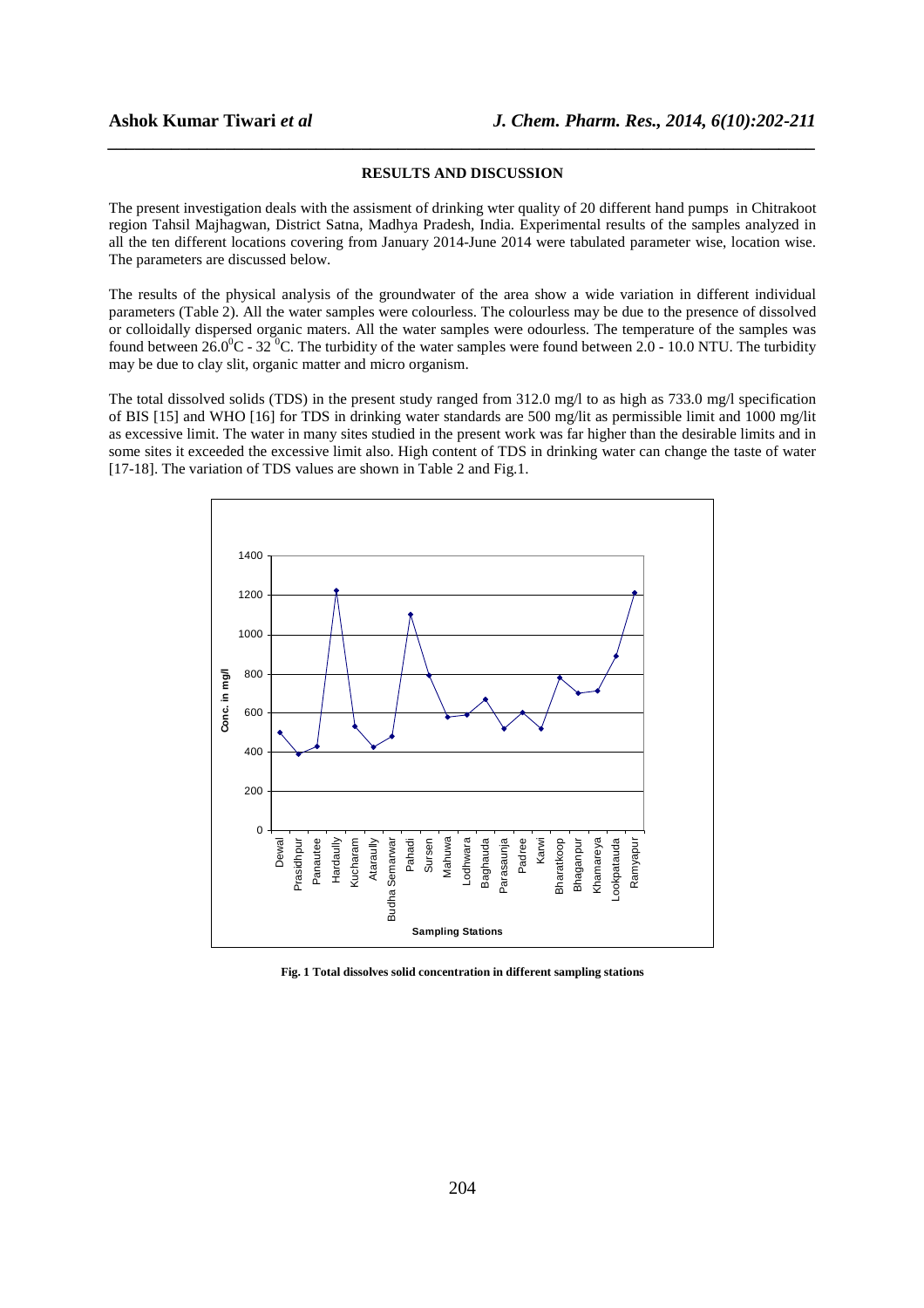|                |                           | <b>Physical Parameters</b> |                           |        |            |                    |              |  |  |
|----------------|---------------------------|----------------------------|---------------------------|--------|------------|--------------------|--------------|--|--|
| S.N.           | Name of Sampling Stations | Ambient Temp ${}^{0}C$     | Water Temp <sup>0</sup> C | Colour | Odour      | Turbidity<br>(NTU) | $TDS$ (mg/l) |  |  |
| $\mathbf{1}$ . | Khodari                   | 36.0                       | 29.0                      | Clean  | Odour less | 5.0                | 415.0        |  |  |
| 2.             | Degarahat                 | 37.0                       | 26.0                      | Clean  | Odour less | 3.0                | 584.0        |  |  |
| 3.             | Tedhi                     | 35.0                       | 29.0                      | Clean  | Odour less | 5.0                | 426.0        |  |  |
| 4.             | Patwaniya                 | 35.0                       | 30.0                      | Clean  | Odour less | 5.0                | 334.0        |  |  |
| 5.             | Amaha                     | 37.0                       | 26.0                      | Clean  | Odour less | 5.0                | 332.0        |  |  |
| 6.             | Puranakher                | 35.0                       | 28.0                      | Clean  | Odour less | 3.0                | 320.0        |  |  |
| 7.             | Paldev                    | 37.0                       | 29.0                      | Clean  | Odour less | 3.0                | 396.0        |  |  |
| 8.             | Jugulpur                  | 35.0                       | 30.0                      | Clean  | Odour less | 3.0                | 319.0        |  |  |
| 9.             | <b>Bansipur</b>           | 35.0                       | 30.0                      | Clean  | Odour less | 3.0                | 364.0        |  |  |
| 10.            | Naubasta                  | 36.0                       | 29.0                      | Clean  | Odour less | 2.0                | 493.0        |  |  |
| 11.            | Paushalha                 | 35.0                       | 26.0                      | Clean  | Odour less | 10.0               | 347.0        |  |  |
| 12.            | Sejwar                    | 37.0                       | 30.0                      | Clean  | Odour less | 3.0                | 401.0        |  |  |
| 13.            | Bhagda                    | 37.0                       | 32.0                      | Clean  | Odour less | 5.0                | 395.0        |  |  |
| 14.            | Lalapur                   | 37.0                       | 32.0                      | Clean  | Odour less | 3.0                | 404.0        |  |  |
| 15.            | Raghauvan                 | 35.0                       | 30.0                      | Clean  | Odour less | 5.0                | 408.0        |  |  |
| 16.            | Naiduniya                 | 36.0                       | 30.0                      | Clean  | Odour less | 5.0                | 437.0        |  |  |
| 17.            | Chhaihan                  | 37.0                       | 29.0                      | Clean  | Odour less | 3.0                | 312.0        |  |  |
| 18.            | Chouvepur                 | 36.0                       | 32.0                      | Clean  | Odour less | 3.0                | 512.0        |  |  |
| 19.            | Rajoula                   | 35.0                       | 29.0                      | Clean  | Odour less | 3.0                | 553.0        |  |  |
| 20.            | Pathara                   | 36.0                       | 29.0                      | Clean  | Odour less | 3.0                | 733.0        |  |  |

*\_\_\_\_\_\_\_\_\_\_\_\_\_\_\_\_\_\_\_\_\_\_\_\_\_\_\_\_\_\_\_\_\_\_\_\_\_\_\_\_\_\_\_\_\_\_\_\_\_\_\_\_\_\_\_\_\_\_\_\_\_\_\_\_\_\_\_\_\_\_\_\_\_\_\_\_\_\_* **Table 2 Physical water quality of around Chitrakoot region** 

The results of the chemical analysis of the groundwater of the area show a wide variation in different individual parameters (Table 3). The pH value of groundwater samples ranges from 6.3 to 8.3. This shows that the groundwater in the study area is generally neutral to slightly alkaline. Although pH has no direct effect on human health, it shows close relationship with some other chemical constituents of water. The results are given in Fig. 2.



**Fig. 2 Distribution map of pH**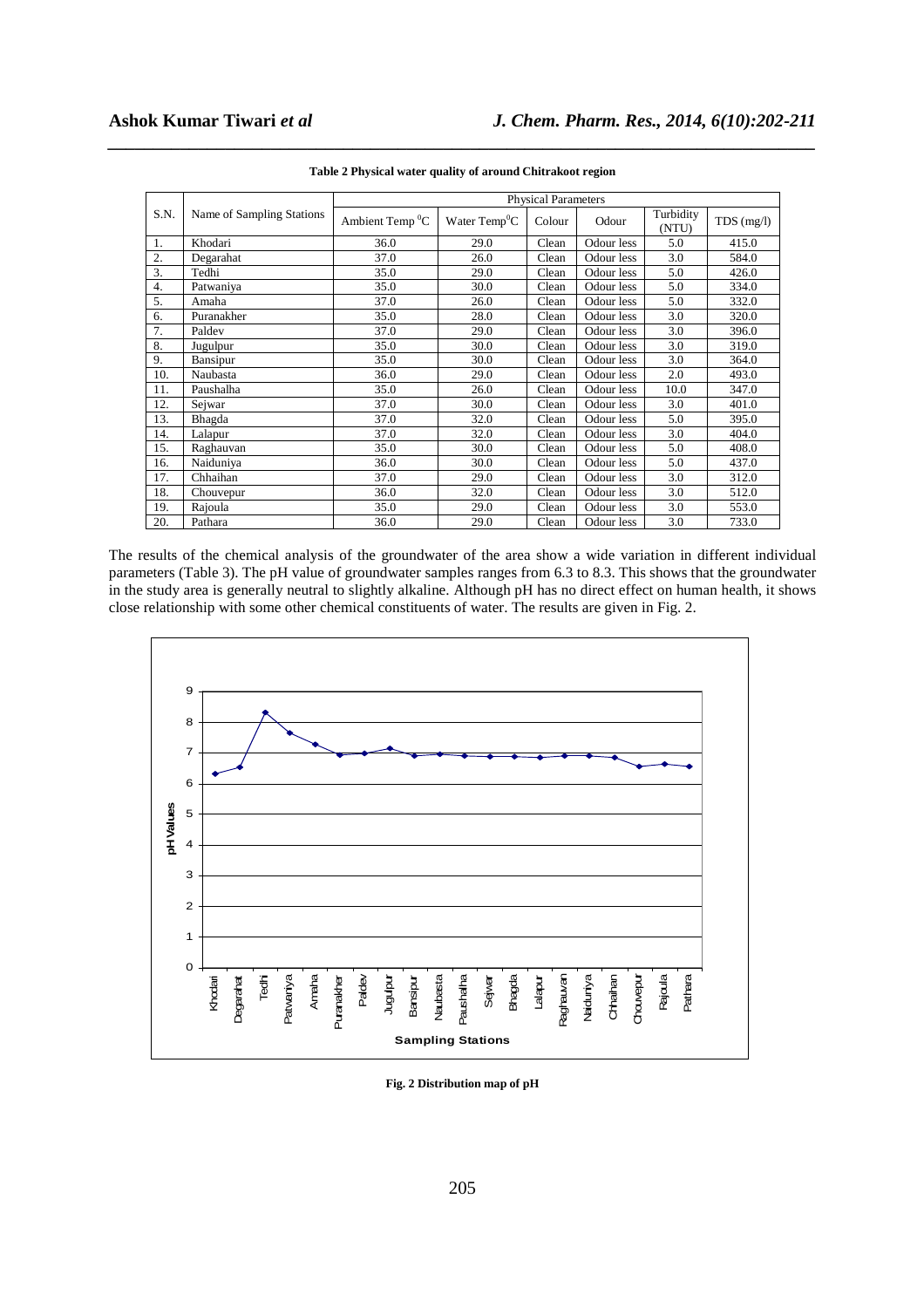|      |                                     | <b>Chemical Parameters</b> |                           |                        |                        |                  |                  |                    |                  |                 |              |
|------|-------------------------------------|----------------------------|---------------------------|------------------------|------------------------|------------------|------------------|--------------------|------------------|-----------------|--------------|
| S.N. | Name of Sampling<br><b>Stations</b> | pH                         | Total<br>hardness<br>mg/l | Ca<br>hardness<br>mg/1 | Mg<br>hardness<br>mg/l | EC<br>$\mu$ S/cm | Chloride<br>mg/l | Alkalinity<br>mg/1 | Fluoride<br>mg/1 | Nitrate<br>mg/1 | Iron<br>mg/l |
| 1.   | Khodari                             | 6.32                       | 300.0                     | 205.8                  | 22.98                  | 587.0            | 90.0             | 240.0              | 1.0              | 250.0           | 0.2          |
| 2.   | Degarahat                           | 6.53                       | 502.0                     | 420.0                  | 20.0                   | 424.0            | 165.0            | 312.0              | 0.3              | 100.0           | 0.2          |
| 3.   | Tedhi                               | 8.30                       | 334.0                     | 151.2                  | 44.60                  | 590.0            | 225.0            | 556.0              | 1.0              | 25.0            | 0.1          |
| 4.   | Patwaniya                           | 7.63                       | 368.0                     | 96.6                   | 66.22                  | 470.0            | 90.0             | 460.0              | 1.0              | 50.0            | 0.1          |
| 5.   | Amaha                               | 7.27                       | 320.0                     | 107.1                  | 51.94                  | 466.0            | 105.0            | 488.0              | 2.0              | 25.0            | 0.1          |
| 6.   | Puranakher                          | 6.93                       | 340.                      | 228.9                  | 51.94                  | 450.0            | 120.0            | 408.0              | 0.3              | 5.0             | 0.1          |
| 7.   | Paldev                              | 6.98                       | 416.0                     | 71.4                   | 84.08                  | 558.0            | 135.0            | 480.0              | 0.5              | 50.0            | 0.2          |
| 8.   | Jugulpur                            | 7.13                       | 324.0                     | 138.6                  | 45.23                  | 449.0            | 150.0            | 376.0              | 0.5              | 50.0            | 0.1          |
| 9.   | Bansipur                            | 6.90                       | 312.0                     | 197.4                  | 27.96                  | 513.0            | 180.0            | 512.0              | 0.5              | 10.0            | 0.1          |
| 10.  | Naubasta                            | 6.96                       | 344.0                     | 147.0                  | 48.06                  | 694.0            | 195.0            | 480.0              | 0.5              | 10.0            | 0.1          |
| 11.  | Paushalha                           | 6.90                       | 296.0                     | 100.8                  | 47.62                  | 490.0            | 120.0            | 680.0              | 0.3              | 100.0           | 0.2          |
| 12.  | Sejwar                              | 6.86                       | 364.0                     | 121.8                  | 59.09                  | 565.0            | 150.0            | 488.0              | 0.5              | 10.0            | 0.2          |
| 13.  | Bhagda                              | 6.88                       | 336.0                     | 138.6                  | 48.16                  | 556.0            | 135.0            | 472.0              | 0.4              | 10.0            | 0.1          |
| 14.  | Lalapur                             | 6.85                       | 340.0                     | 126.0                  | 52.21                  | 570.0            | 105.0            | 512.0              | 1.0              | 5.0             | 0.1          |
| 15.  | Raghauvan                           | 6.90                       | 348.0                     | 210.0                  | 8.21                   | 574.0            | 90.0             | 504.0              | 0.3              | 10.0            | 0.1          |
| 16.  | Naiduniya                           | 6.89                       | 288.0                     | 210.0                  | 52.21                  | 616.0            | 105.0            | 528.0              | 1.5              | 100.0           | 0.2          |
| 17.  | Chhaihan                            | 6.83                       | 256.0                     | 144.9                  | 27.10                  | 441.0            | 105.0            | 384.0              | 0.5              | 75.0            | 0.2          |
| 18.  | Chouvepur                           | 6.55                       | 404.0                     | 155.4                  | 60.65                  | 796.0            | 120.0            | 512.0              | 0.3              | 25.0            | 0.1          |
| 19.  | Rajoula                             | 6.62                       | 448.0                     | 142.8                  | 74.46                  | 780.0            | 120.0            | 544.0              | 1.0              | 100.0           | 0.1          |
| 20.  | Pathara                             | 6.56                       | 736.0                     | 155.3                  | 131.93                 | 1033.0           | 150.0            | 544.0              | 1.0              | 250.0           | 0.1          |

*\_\_\_\_\_\_\_\_\_\_\_\_\_\_\_\_\_\_\_\_\_\_\_\_\_\_\_\_\_\_\_\_\_\_\_\_\_\_\_\_\_\_\_\_\_\_\_\_\_\_\_\_\_\_\_\_\_\_\_\_\_\_\_\_\_\_\_\_\_\_\_\_\_\_\_\_\_\_* **Table 3 Chemical Water quality of around Chitrakoot region** 

The total hardness is the measure of the capacity of water to precipitate soap. The hardness is more than 50mg/l will cause the Renal Calculi formation of kidney stone. The minimum and maximum values recorded were 296.0 and 736.0 mg/l respectively. The maximum level of total hardness is due to presence of carbonate and non carbonate hardness. The variation of total hardness values are shown in Fig.3.



**Fig. 3 Total hardness concentration in different sampling stations**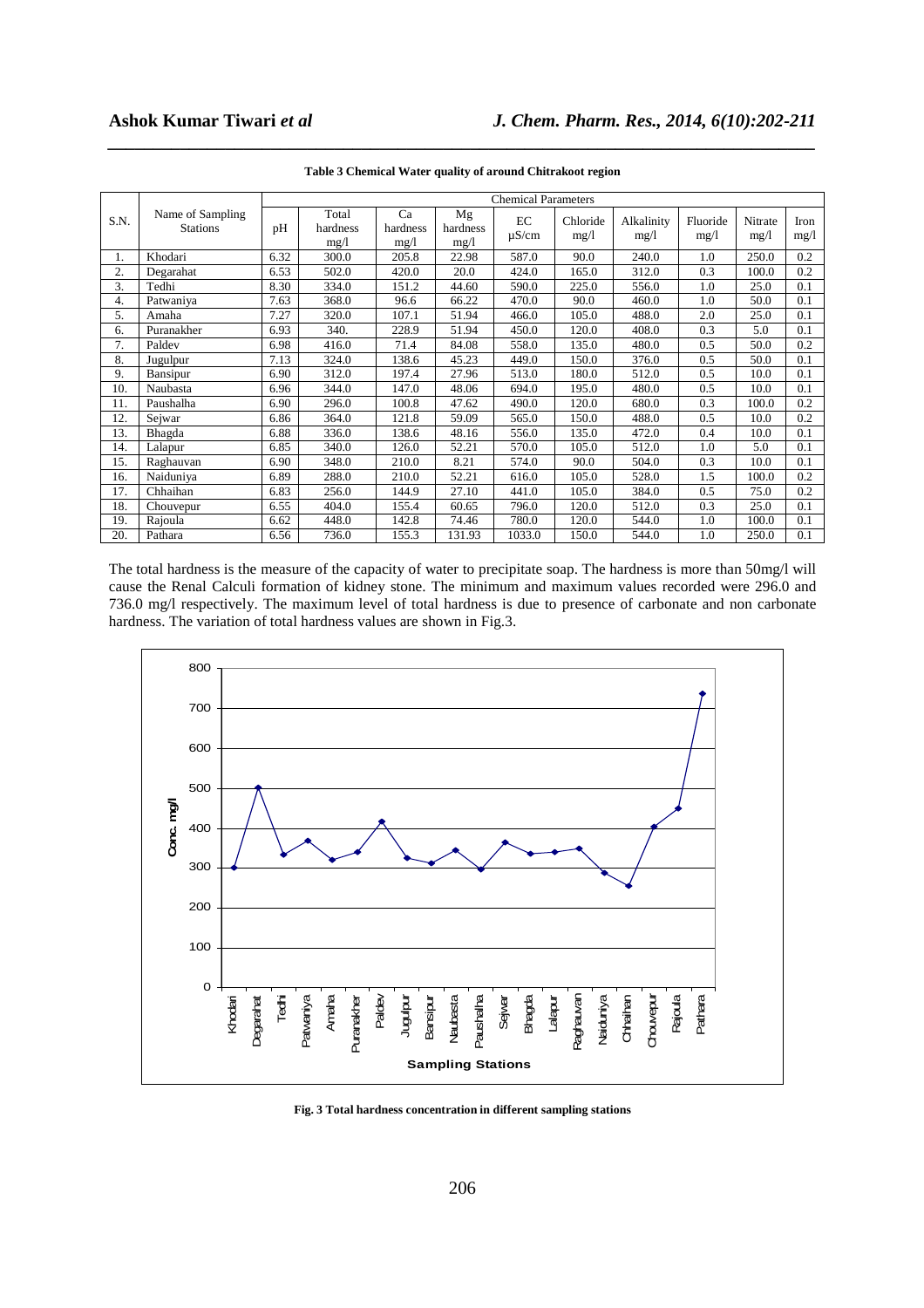In the present study the Electrical conductivity **(**EC) values were found higher at Pathara village (1033.0 µS/cm) and very low conductivity was found at Degarahat ( 424.0 µS/cm).EC values can be used to estimate the dissolved solids concentration which may affect the taste of water and suitability for various uses. Higher the conductivity values indicate higher the dissolved solids concentration in water [19]. Higher the concentration of acid, base and salts in water, more will be the conductivity. The variation of EC values are shown in Fig.4.

*\_\_\_\_\_\_\_\_\_\_\_\_\_\_\_\_\_\_\_\_\_\_\_\_\_\_\_\_\_\_\_\_\_\_\_\_\_\_\_\_\_\_\_\_\_\_\_\_\_\_\_\_\_\_\_\_\_\_\_\_\_\_\_\_\_\_\_\_\_\_\_\_\_\_\_\_\_\_*



**Fig. 4 Electrical conductivity in different sampling stations** 

Chlorides observed during month of January 2014-June 2014 were in the range of (90.0 - 225.0 mg/l). Chlorides show maximum fluctuation at village Tedhi in hand pump sample (225.0 mg/l). The manimum values are recorded at village Khodari, Patwaniya and Raghauvan in hand pump sample (90.0 mg/l) during rainy season. In all other locations chloride content were under permissible limit (250.0 mg/l). The results are given in Fig.5.

Total alkalinity ranges from 240.0 to 680.0 mg/l in the study area. Alkalinity of water is the capacity to neutralize acidic nature and is characterized by the presence of hydroxyl ions. Alkalinity around 150 mg/l has been found conductive to higher productivity of water bodies. The variation of alkalinity values are shown in Fig.6.

Fluoride is one of the main trace elements in groundwater, which generally occurs as a natural constituent. BIS has suggested permissible limit of fluoride in drinking water as 1.0 mg/l and tolerance range up to 1.5 mg/L. If fluoride concentration is more than 1.5 mg/l it may cause fluoride dental motling and bone diseases by WHO. In the study area, all the water sample falls within the permissible limit of BIS. The minimum and maximum value lies between 0.5 and 2.0 mg/l. The results are given in Fig. 7.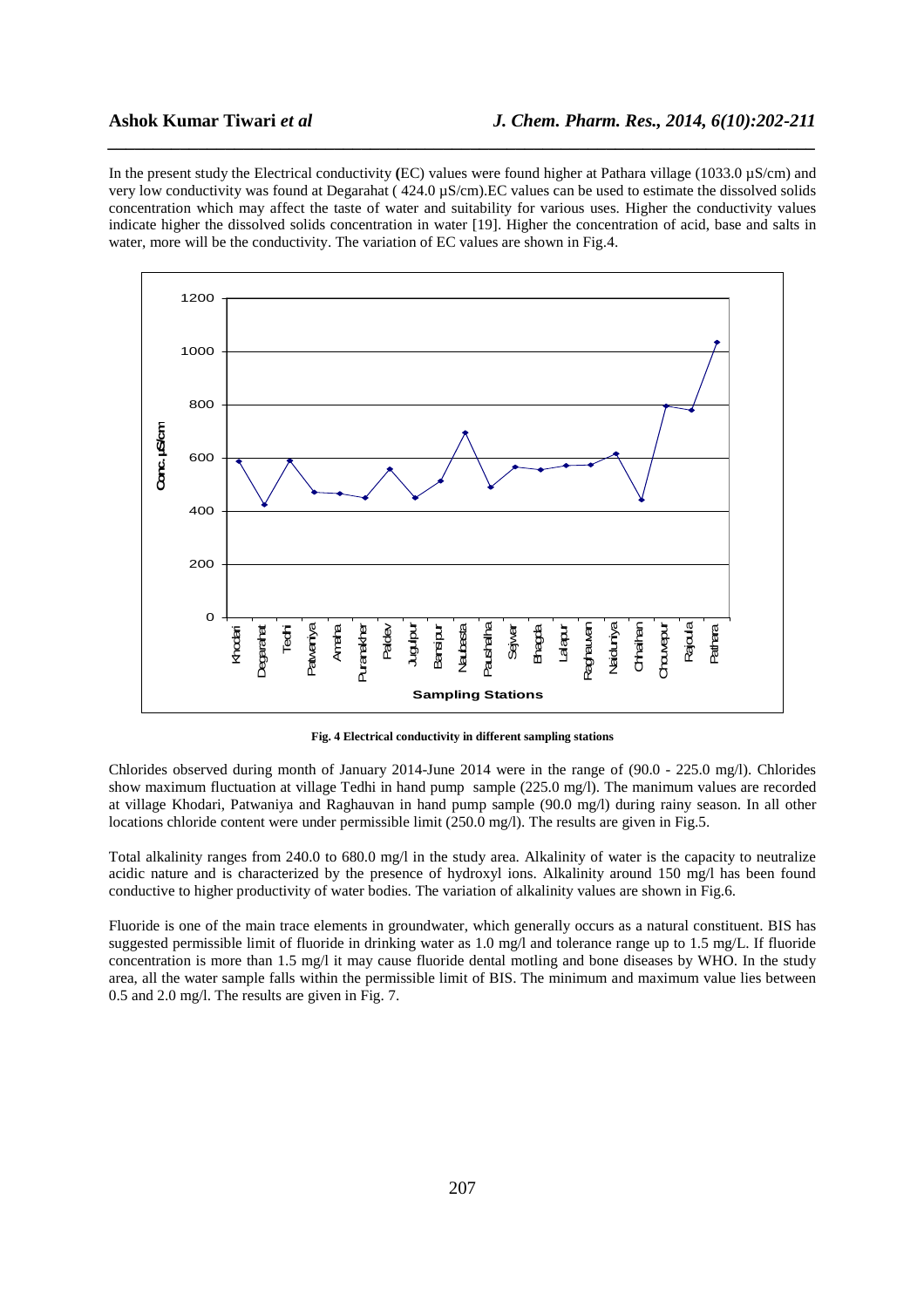

**Fig. 5 Chloride concentration in different sampling stations** 



**Fig. 6 Total alkalinity concentration in different sampling stations**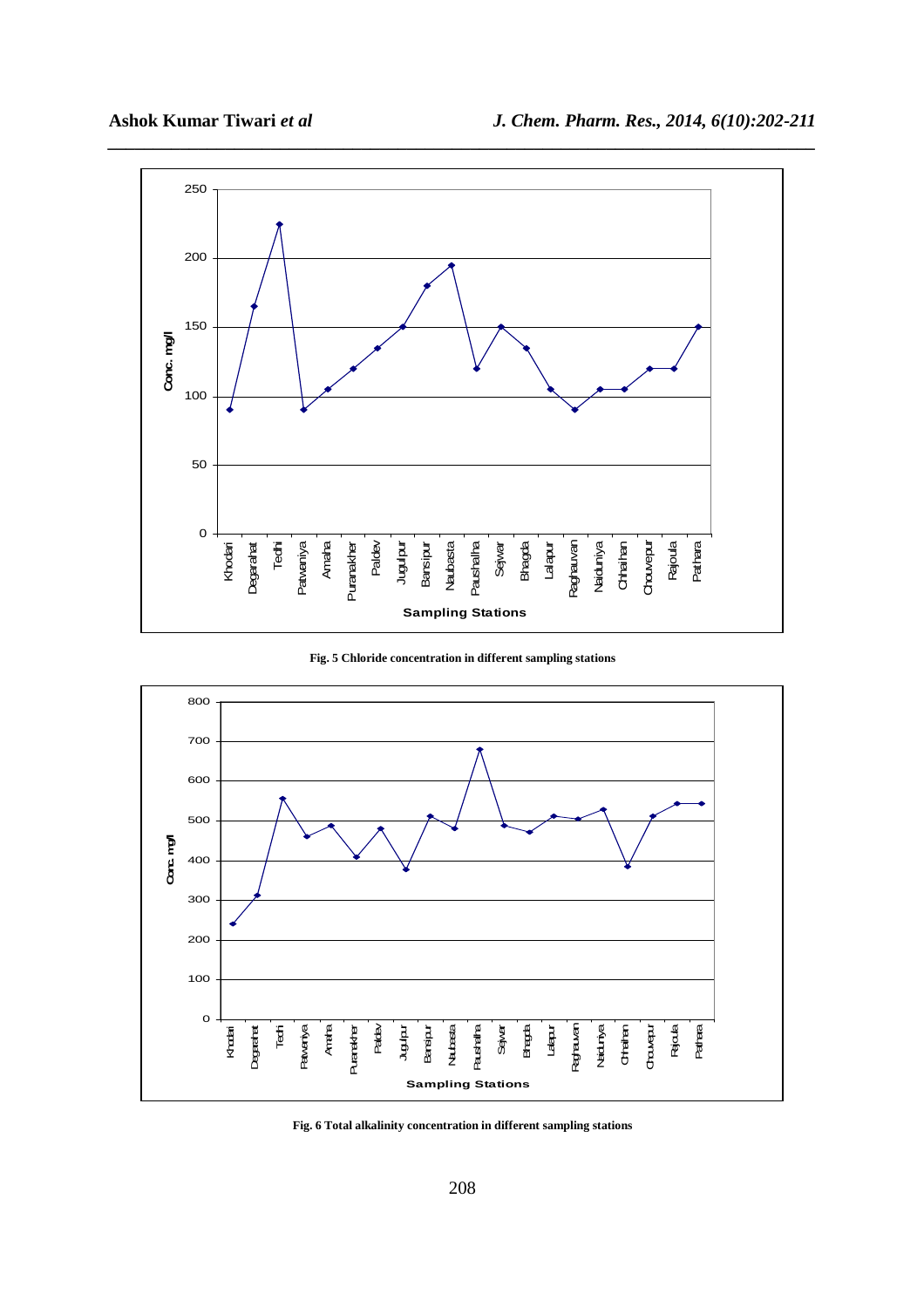

**Fig. 7 Fluoride concentration in different sampling stations** 

The desirable nitrate value for drinking water prescribed by BIS is 100 mg/L. The values of nitrate for all water samples fall within the limit. The minimum and maximum value lies between 10.0 and 250.0 mg/l. The high concentration of nitrate in drinking water is toxic and causes blue baby disease/methaemoglobinaemia in children and gastric carcinomas [20-21]. Nitrogen in the form of nitrate is known to cause contamination of groundwater beneath agricultural lands [22]. The results are given in Fig. 8.



**Fig. 8 Nitrate concentration in different sampling stations**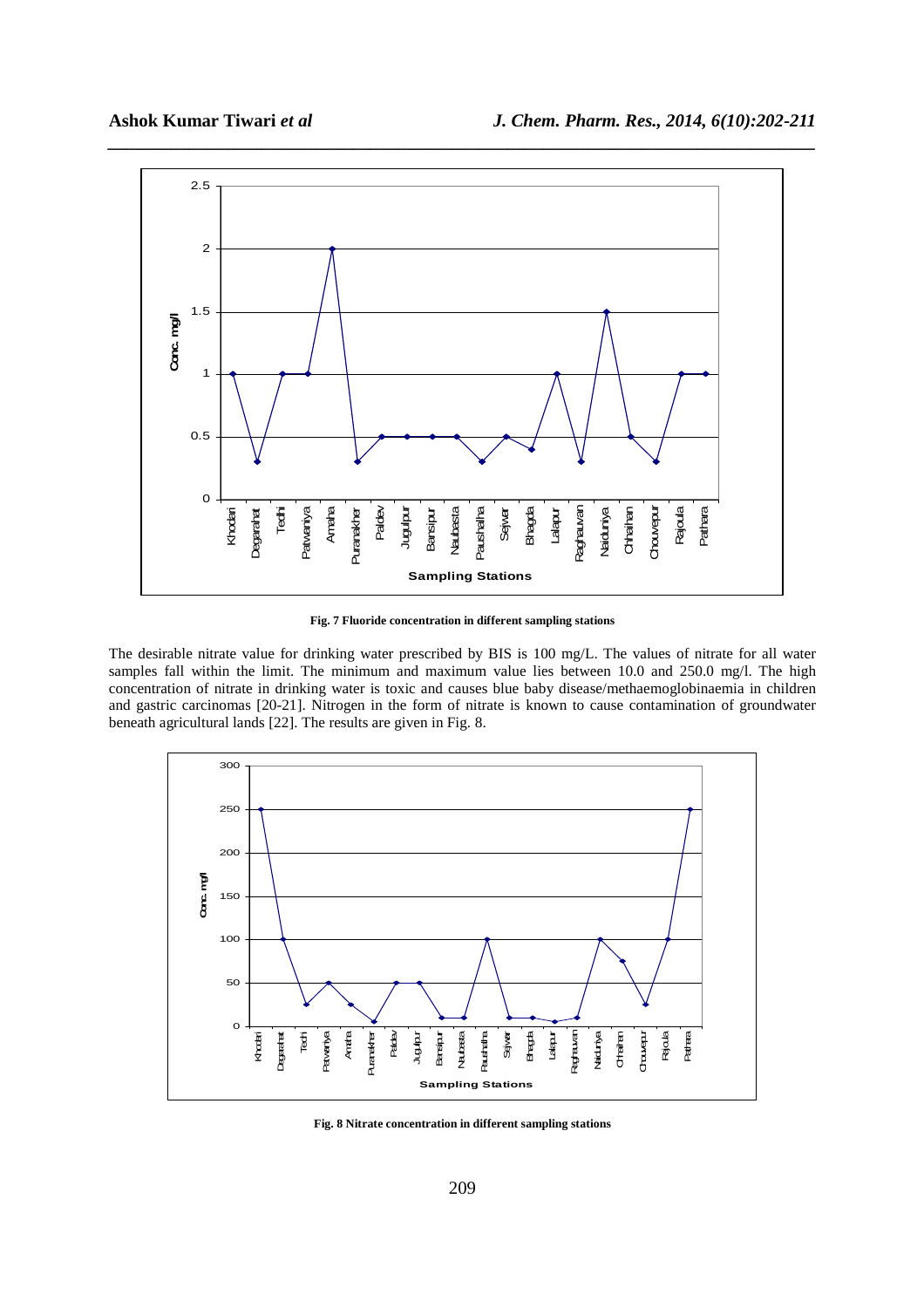Iron is biologically important element which is essential to all organisms and present in hemoglobin system. High concentration of iron causes slight toxicity. The values of iron for all water samples fall within the limit. The minimum and maximum value lies between 0.1 and 0.2 mg/l. The results are given in Fig. 9.

*\_\_\_\_\_\_\_\_\_\_\_\_\_\_\_\_\_\_\_\_\_\_\_\_\_\_\_\_\_\_\_\_\_\_\_\_\_\_\_\_\_\_\_\_\_\_\_\_\_\_\_\_\_\_\_\_\_\_\_\_\_\_\_\_\_\_\_\_\_\_\_\_\_\_\_\_\_\_*



**Fig. 9 Iron concentration in different sampling stations** 

### **CONCLUSION**

Twenty groundwater samples collected for drinking water quality in physico-chemical analysis of water samples of around Chitrakoot region Tahsil Majhagwan, District Satna, Madhya Pradesh, India. Physico-chemical parameters are out of the highest desirable limit or maximum permissible limit set by IS: 10500. Hence, these sample water cannot be absolutely fit for directly drinking. Some essential treatment needed to convert in drinkable water. In conclusion, from the results of the present study it may be said that the people in these rural areas are therefore at higher potential risk of contacting water-borne and/or sanitation related diseases. Both villages water is not absolutely fit for directly drinking purpose need treatments to minimize the contamination. It is recommended that water analysis should be carried out from time to time to monitor the rate and kind of contamination.

It is need of human to expand awareness among the people to maintain the cleanness of water at their highest quality and purity levels to achieve a healthy life.

### **Acknowledgement**

Authors are grateful to Dr. Bharat Pathak, General Secretary, Deendayal Research Institute, Arogyadham, Chitrakoot, for providing the infrastructure and support to conclude this type of research work successfully.

# **REFERENCES**

[1] A Narsimha; S Geetha; V Sudarshan; P Swathi; P Srinivasulu, *India J. Chem. Pharm. Res*., **2012**, 4(9), 4255- 4259.

[2] A Singh; S Malik; M Bhattacharya, *Der Chemica Sinica,* **2011**, 2(6), 269-272.

[3] A Abubakar; Neelofar; Nuzhat; MRD Kundangar, *ECC*, 2004, 10(4), 523-532.